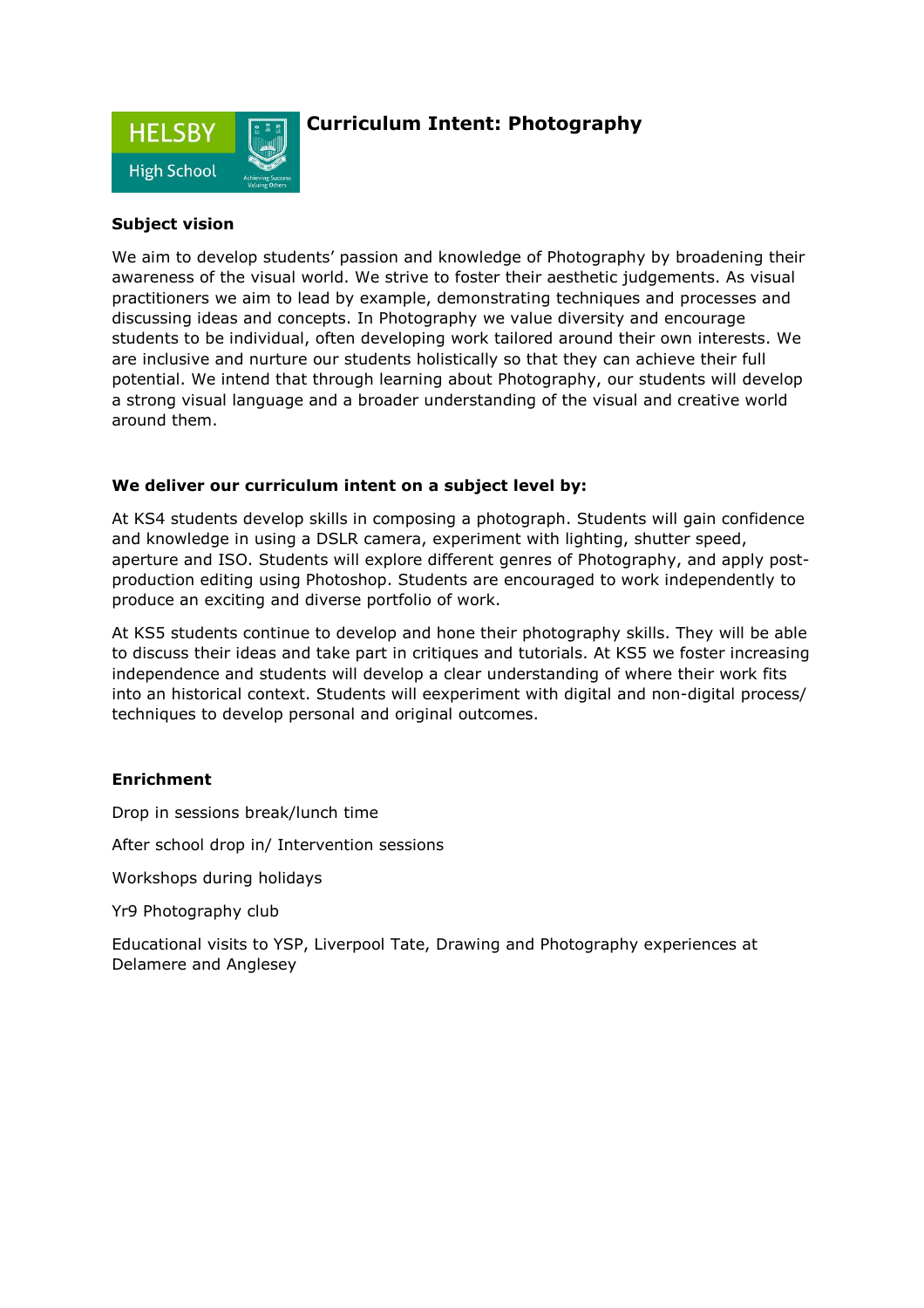In Photography, students '**Achieve success**' by:

| Encouraging high aspiration and a<br>love of learning | Students in all key stages are challenged<br>$\bullet$<br>to reflect on their own targets and how<br>to improve their work.<br>Lessons are always practical and have<br>$\bullet$<br>five parts to ensure a good basic<br>knowledge that excited and enthuses<br>students in their learning.<br>Teacher modelling inspires and shares<br>$\bullet$<br>best practice through practical<br>demonstrations.<br>Use of resources in season inspire and<br>$\bullet$<br>fosters a lot of interest in the subject.<br>Students learn from other's work and<br>$\bullet$<br>that of artist's work.<br>Art workshops with KS4 and KS5<br>maximise potential and promote<br>independent learning. |
|-------------------------------------------------------|------------------------------------------------------------------------------------------------------------------------------------------------------------------------------------------------------------------------------------------------------------------------------------------------------------------------------------------------------------------------------------------------------------------------------------------------------------------------------------------------------------------------------------------------------------------------------------------------------------------------------------------------------------------------------------------|
| Maximising progress and potential                     | Students enjoy fast paced lessons that<br>are tailored to their abilities and<br>interests, developing their and skills and<br>enhancing their progress.<br>Student experience a variety of feedback<br>$\bullet$<br>techniques to identify the potential and<br>then cover areas where further progress<br>can be made.<br>Encourage and share one another's<br>works ideas and opinions fostering good<br>practice.                                                                                                                                                                                                                                                                    |
| Providing rewarding learning<br>experiences           | Students experience trips and<br>$\bullet$<br>educational visits including young artists<br>in Tuscany, Yorkshire sculpture park, and<br>Liverpool Tate gallery.<br>The students learn about multi-cultural,<br>$\bullet$<br>historical and contemporary contexts of<br>work and the works of western and non-<br>western arts and artists.<br>Students for all key stages experience<br>$\bullet$<br>making a finished project in a variety of<br>materials and techniques.<br>Immersive art experiences all key stages<br>$\bullet$<br>allow students to learn in new and<br>exciting ways.                                                                                            |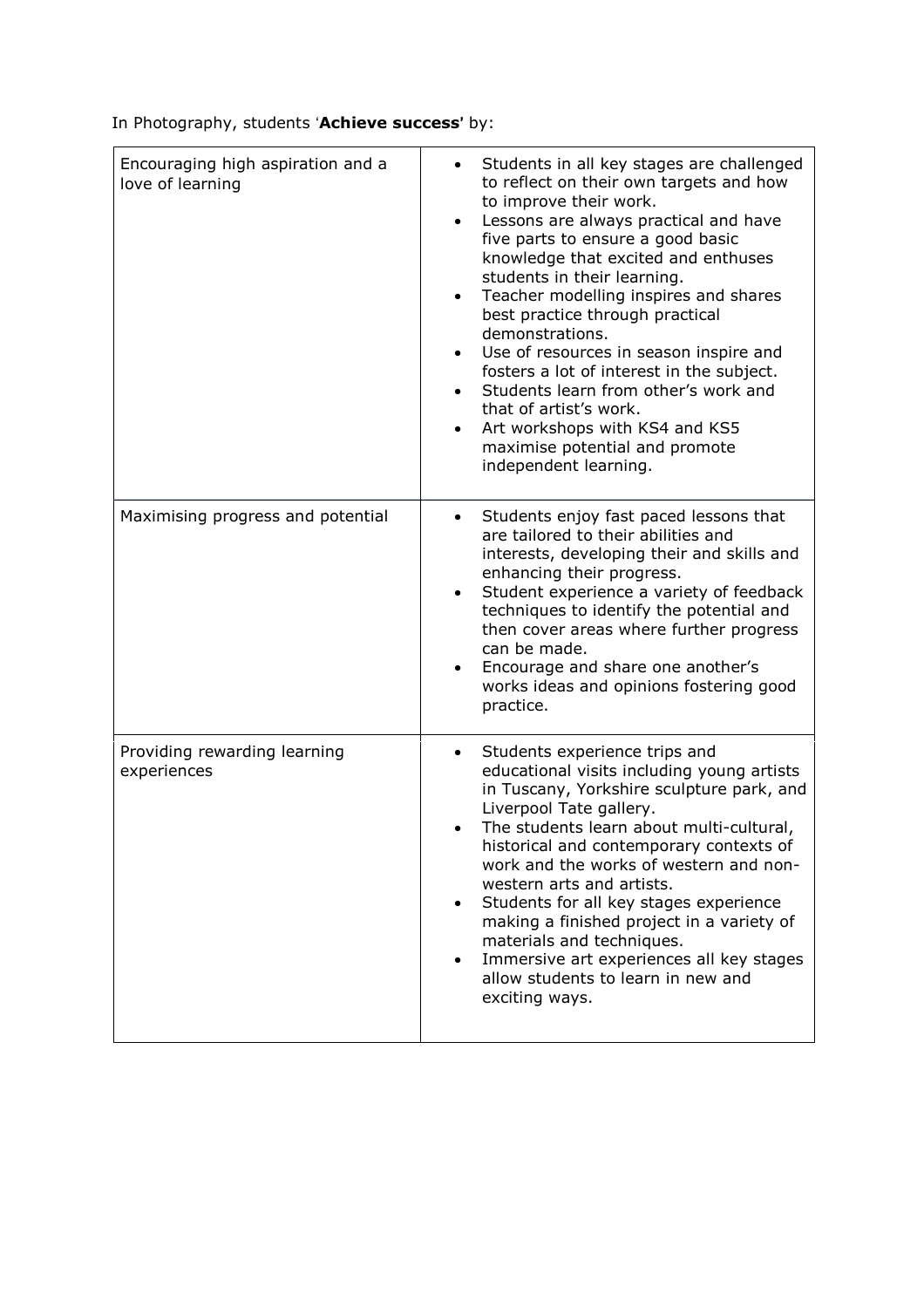| Offering diverse opportunities                 | The curriculum at all key stages give<br>students the opportunity to experience<br>work made by people and groups and<br>diverse cultures and backgrounds.<br>Students see work that actively<br>challenges prejudices and courage and<br>open-mindedness and understanding.<br>At exam level students make work which<br>is important social and political<br>messages.<br>The department monitors who is<br>accessing the opportunities we offered to<br>ensure our enrichment is inclusive and<br>accessible for all students.<br>Year 9 students are offered an exclusive<br>opportunity to be part of a photography<br>club preparing them for GCSE level<br>photography. |
|------------------------------------------------|--------------------------------------------------------------------------------------------------------------------------------------------------------------------------------------------------------------------------------------------------------------------------------------------------------------------------------------------------------------------------------------------------------------------------------------------------------------------------------------------------------------------------------------------------------------------------------------------------------------------------------------------------------------------------------|
| Recognising and celebrating all<br>achievement | Students understand the rewards policy<br>within the department and have access<br>to the rewards display board to see who<br>is receiving the artist of the lesson.<br>Students also receive recognition via<br>Sims brackets whole school reward<br>system brackets and are keen to receive<br>a '5' as recognition of their achievement<br>in lessons.<br>Good quality student work displays,<br>exhibitions and private viewings, plus<br>school events such as open evenings<br>help celebrate the achievement of all<br>students.                                                                                                                                        |

# In Photograph*y*, students '**Value Others**' by:

| Contributing to a safe school<br>environment | • The 'no negatives' rule helps promote<br>respect of themselves, their work and<br>each other.<br>• Students respect and value the space in<br>which they are working and the<br>materials they use, and they use these<br>materials safely. |
|----------------------------------------------|-----------------------------------------------------------------------------------------------------------------------------------------------------------------------------------------------------------------------------------------------|
| Showing tolerance, respect and<br>fairness   | Students listen to other and experience<br>$\bullet$<br>different viewpoints and perspectives.<br>The students actively promote positive<br>$\bullet$<br>working environments.                                                                |